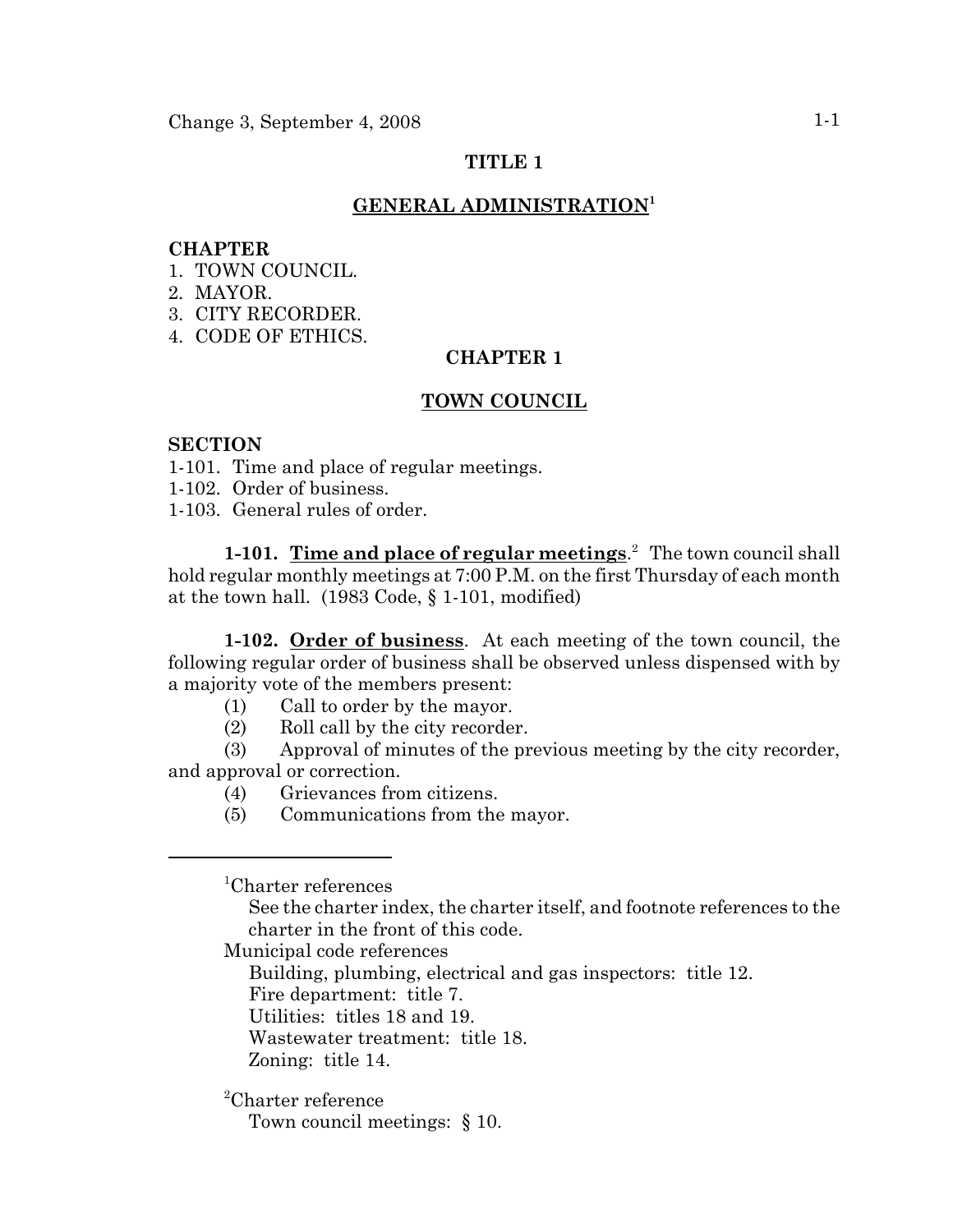(6) Reports from committees, members of the town council, and other officers.

- (7) Old business.
- (8) New business.
- (9) Adjournment. (1983 Code, § 1-102, modified)

**1-103. General rules of order**. The rules of order and parliamentary procedure contained in Robert's Rules of Order, Newly Revised, 1990 (9th) Edition, shall govern the transaction of business by and before the town council at its meetings in all cases to which they are applicable and in which they are not inconsistent with provisions of the charter or this code. (1983 Code, § 1-103, modified)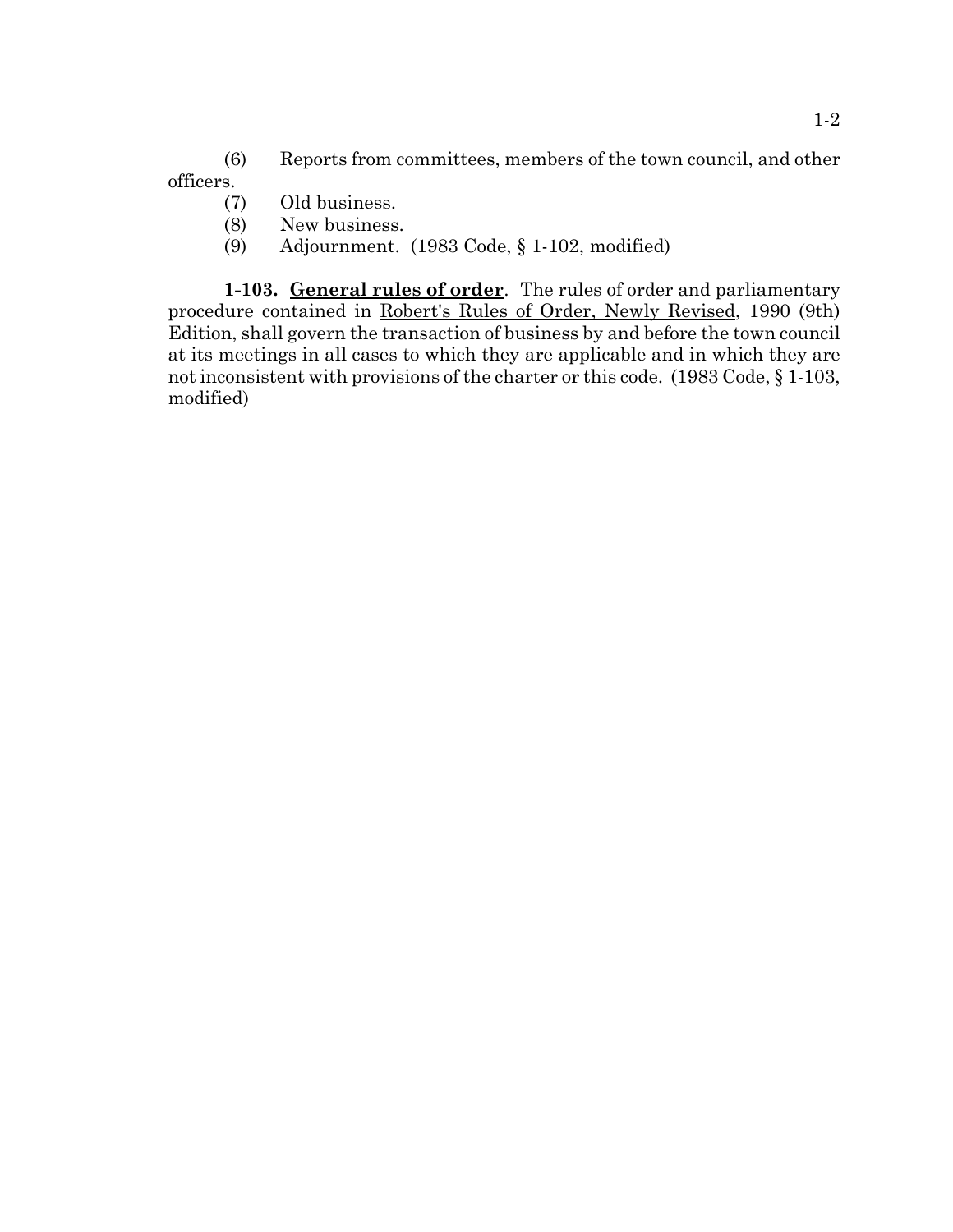#### **CHAPTER 2**

## **MAYOR1**

### **SECTION**

- 1-201. Generally supervises town's affairs.
- 1-202. Executes town's contracts.

**1-201. Generally supervises town's affairs**. The mayor shall have general supervision of all town affairs and may require such reports from the officers and employees as he may reasonably deem necessary to carry out his executive responsibilities. (1983 Code, § 1-201)

**1-202. Executes town's contracts**. The mayor shall execute all contracts as authorized by the town council. (1983 Code, § 1-202)

<sup>&</sup>lt;sup>1</sup>Charter references: Compensation: § 8(a). Duties: § 11. Election and eligibility: § 3. General powers succession: § 2. Oath of office: § 5. Terms of office: § 4. Vacancy in office: § 6.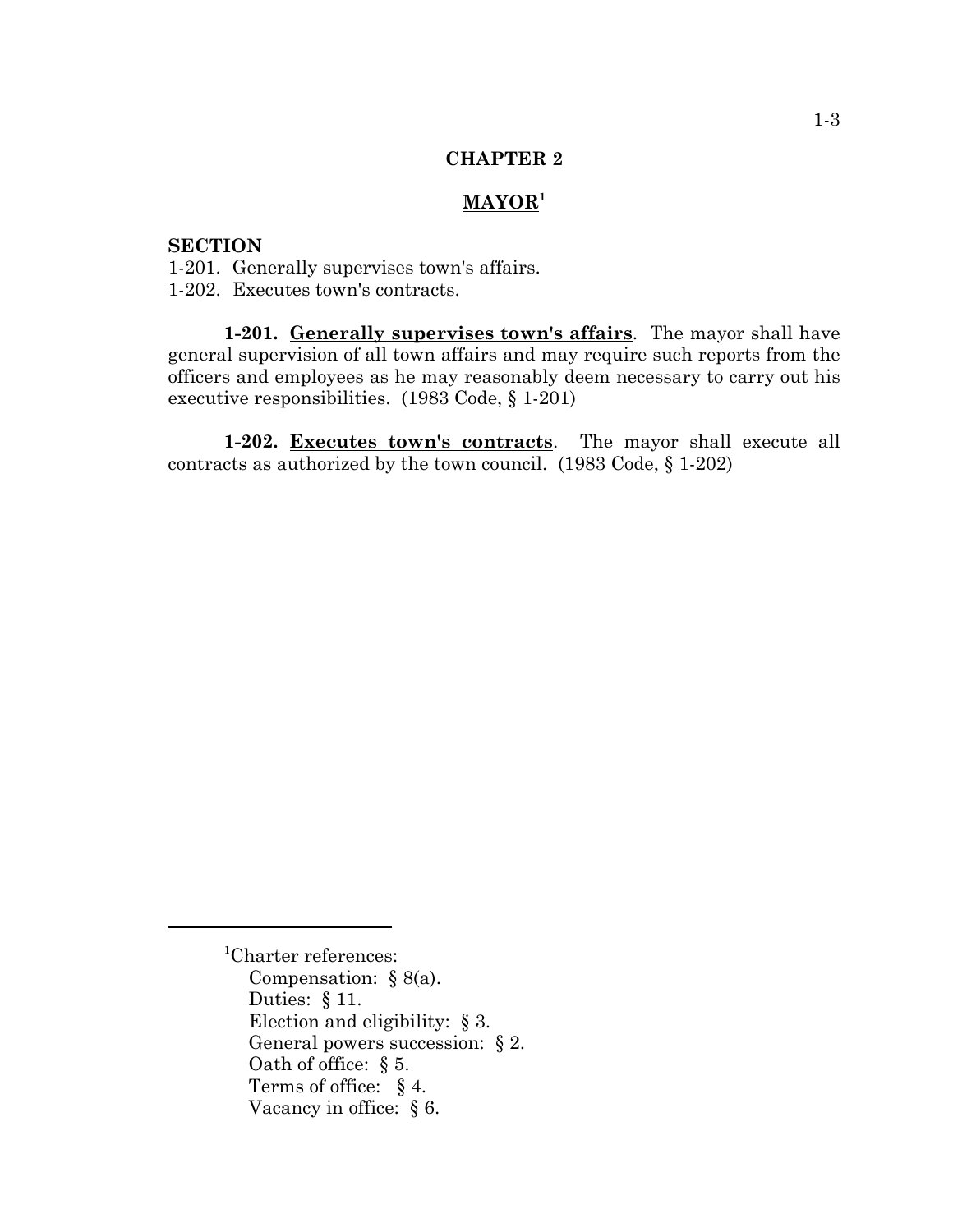### **CHAPTER 3**

# **CITY RECORDER<sup>1</sup>**

### **SECTION**

1-301. To be bonded.

1-302. To keep minutes, etc.

1-303. To perform general administrative duties, etc.

**1-301. To be bonded**. The city recorder shall be bonded with such surety as may be acceptable to the town council. (1983 Code, § 1-301, modified)

**1-302. To keep minutes, etc**. The city recorder shall keep the minutes of all meetings of the town council and shall preserve the original copy of all ordinances in a separate ordinance book. (1983 Code, § 1-302, modified)

**1-303. To perform general administrative duties, etc**. The city recorder shall perform all administrative duties for the town council and for the town which are not assigned by the charter, this code, or the town council to another corporate officer. The city recorder shall also have custody of and be responsible for maintaining all corporate bonds, records, and papers in such fireproof vault or safe as the town shall provide. (1983 Code, § 1-303, modified)

<sup>1</sup> Charter reference Appointment: § 8.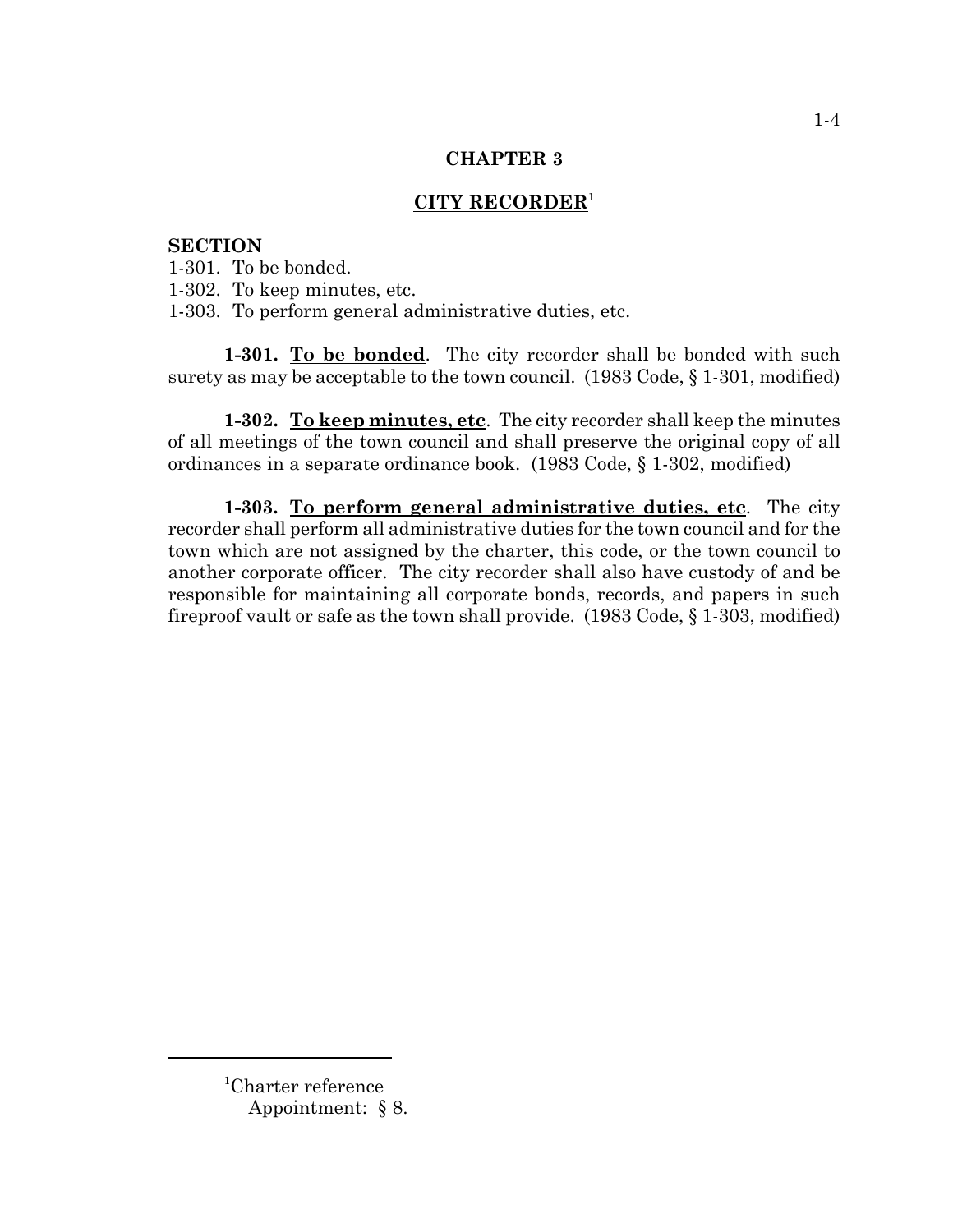# **CHAPTER 4**

# **CODE OF ETHICS**<sup>1</sup>

### **SECTION**

- 1-401. Applicability.
- 1-402. Definition of "personal interest."
- 1-403. Disclosure of personal interest by official with vote.
- 1-404. Disclosure of personal interest in non-voting matters.
- 1-405. Acceptance of gratuities, etc.
- 1-406. Use of information.
- 1-407. Use of municipal time, facilities, etc.
- 1-408. Use of position or authority.
- 1-409. Outside employment.
- 1-410. Ethics complaints.
- 1-411. Violations.

<sup>1</sup>State statutes dictate many of the ethics provisions that apply to municipal officials and employees. For provisions relative to the following, see the Tennessee Code Annotated (T.C.A.) sections indicated:

Campaign finance: Tennessee Code Annotated, title 2, ch. 10.

Conflict of interests: Tennessee Code Annotated, §§ 6-54-107, 108; 12-4-101, 102.

Conflict of interests disclosure statements: Tennessee Code Annotated, § 8-50-501 and the following sections.

Consulting fee prohibition for elected municipal officials: Tennessee Code Annotated, §§ 2-10-122, 124.

Crimes involving public officials (bribery, soliciting unlawful compensation, buying and selling in regard to office): Tennessee Code Annotated, § 39-16-101 and the following sections.

Crimes of official misconduct, official oppression, misuse of official information: Tennessee Code Annotated,§ 39-16-401 and the following sections.

Ouster law: Tennessee Code Annotated,§ 8-47-101 and the following sections.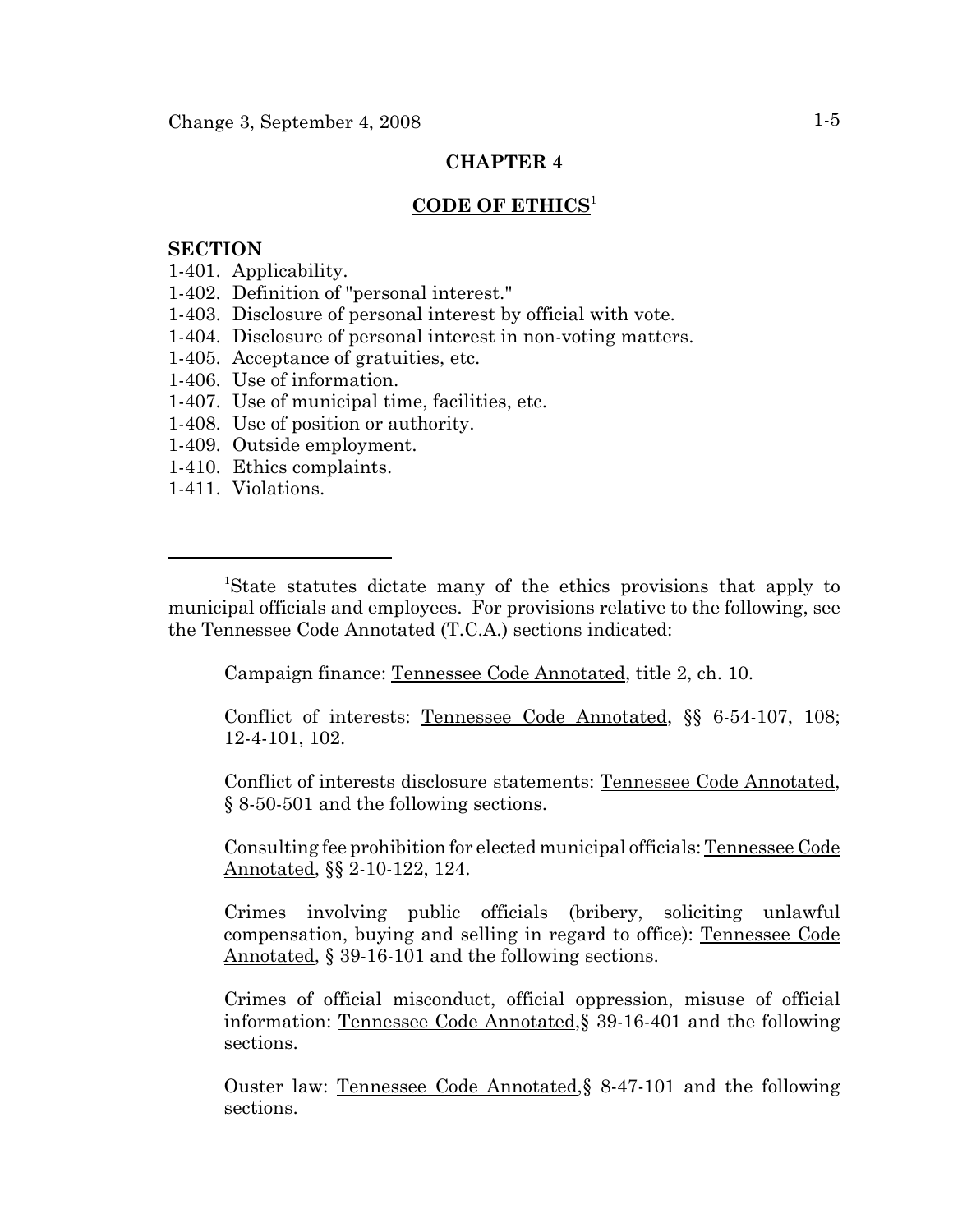**1-401. Applicability**. This chapter is the code of ethics for personnel of the Town of Carthage. It applies to all full-time and part-time elected or appointed officials and employees, whether compensated or not, including those of any separate board, commission, committee, authority, corporation, or other instrumentality appointed or created by the town. The words "municipal" and "town," or "Town of Carthage" include these separate entities. (as added by Ord. #353, June 2007)

**1-402. Definition of "personal interest**." (1) For purposes of §§ 1-403 and 1-404, "personal interest" means:

(a) Any financial, ownership, or employment interest in the subject of a vote by a municipal board not otherwise regulated by state statutes on conflicts of interests; or

(b) Any financial, ownership, or employment interest in a matter to be regulated or supervised; or

(c) Any such financial, ownership, or employment interest of the official's or employee's spouse, parent(s), step parent(s), grandparent(s), sibling(s), child(ren), or step child(ren).

(2) The words "employment interest" include a situation in which an official or employee or a designated family member is negotiating possible employment with a person or organization that is the subject of the vote or that is to be regulated or supervised.

(3) In any situation in which a personal interest is also a conflict of interest under state law, the provisions of the state law take precedence over the provisions of this chapter. (as added by Ord. #353, June 2007)

**1-403. Disclosure of personal interest by official with vote.** An official with the responsibility to vote on a measure shall disclose during the meeting at which the vote takes place, before the vote and so it appears in the minutes, any personal interest that affects or that would lead a reasonable person to infer that it affects the official's vote on the measure. In addition, the official may recuse himself<sup>1</sup> from voting on the measure. (as added by Ord. #353, June 2007)

**1-404. Disclosure of personal interest in non-voting matters.** An official or employee who must exercise discretion relative to any matter, other than casting a vote, and who has a personal interest in the matter that affects or that would lead a reasonable person to infer that it affects the exercise of the discretion shall disclose, before the exercise of the discretion when possible, the interest on a form provided by and filed with the recorder. In addition, the

<sup>&</sup>lt;sup>1</sup>Masculine pronouns include the feminine. Only masculine pronouns have been used for convenience and readability.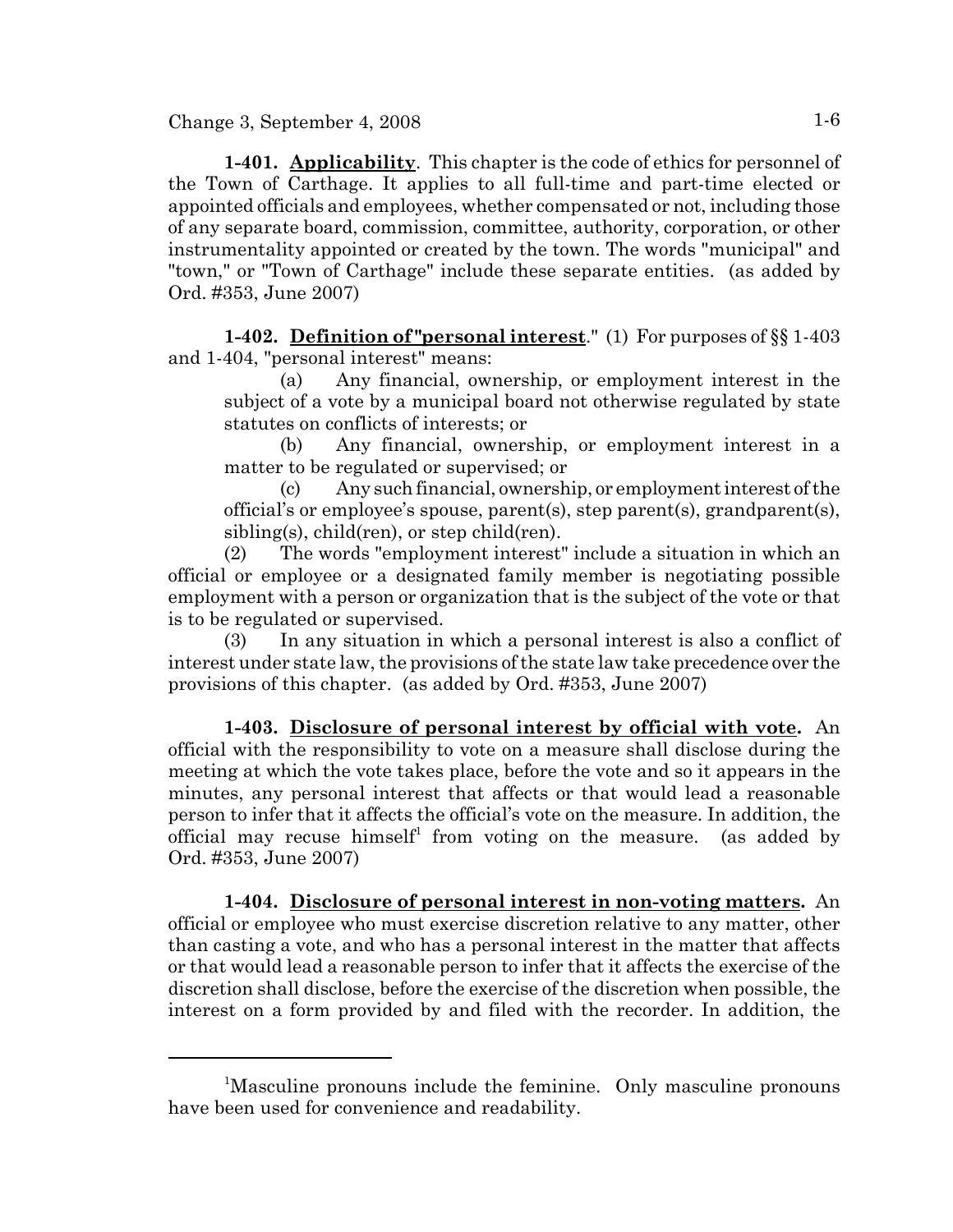Change 3, September 4, 2008  $1-7$ 

official or employee may, to the extent allowed by law, charter, ordinance, or policy, recuse himself from the exercise of discretion in the matter. (as added by Ord. #353, June 2007)

**1-405. Acceptance of gratuities, etc**. An official or employee may not accept, directly or indirectly, any money, gift, gratuity, or other consideration or favor of any kind from anyone other than the town:

(1) For the performance of an act, or refraining from performance of an act, that he would be expected to perform, or refrain from performing, in the regular course of his duties; or

(2) That might reasonably be interpreted as an attempt to influence his action, or reward him for past action, in executing municipal business. (as added by Ord. #353, June 2007)

**1-406. Use of information**. (1) An official or employee may not disclose any information obtained in his official capacity or position of employment that is made confidential under state or federal law except as authorized by law.

(2) An official or employee may not use or disclose information obtained in his official capacity or position of employment with the intent to result in financial gain for himself or any other person or entity. (as added by Ord. #353, June 2007)

**1-407. Use of municipal time, facilities, etc.** (1) An official or employee may not use or authorize the use of municipal time, facilities, equipment, or supplies for private gain or advantage to himself.

(2) An official or employee may not use or authorize the use of municipal time, facilities, equipment, or supplies for private gain or advantage to any private person or entity, except as authorized by legitimate contract or lease that is determined by the town council to be in the best interests of the town. (as added by Ord. #353, June 2007)

**1-408. Use of position or authority.** (1) An official or employee may not make or attempt to make private purchases, for cash or otherwise, in the name of the town.

(2) An official or employee may not use or attempt to use his position to secure any privilege or exemption for himself or others that is not authorized by the charter, general law, or ordinance or policy of the town. (as added by Ord. #353, June 2007)

**1-409. Outside employment**. A full-time employee of the town may not accept any outside employment without written authorization from the mayor. (as added by Ord. #353, June 2007)